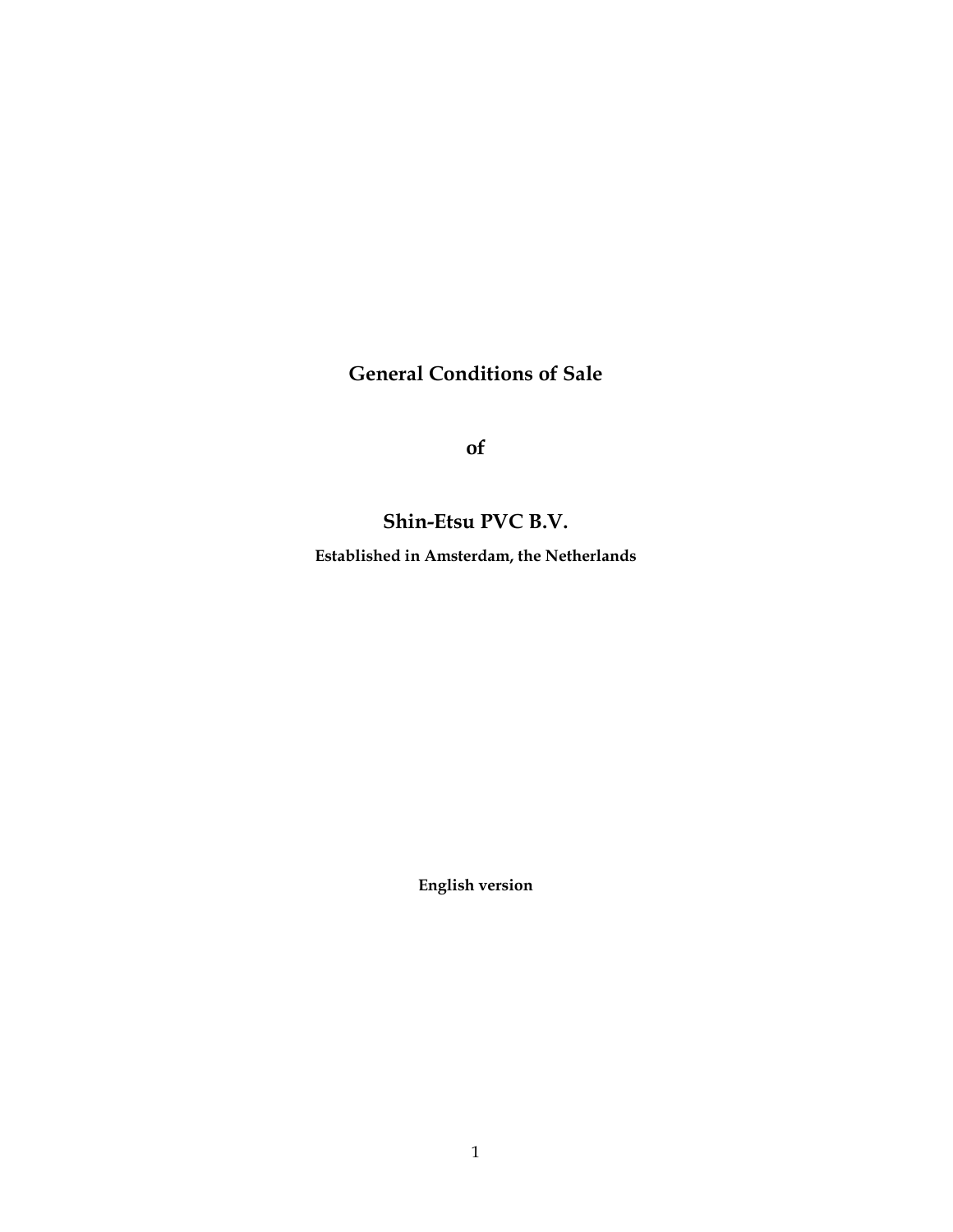## 1 General

- 1.1 These General Conditions of Sale shall be applicable to all offers, order confirmations, deliveries of products (hereinafter referred to as "Product") by Shin-Etsu PVC B.V. (hereinafter referred to as "Seller") to a customer (hereinafter referred to as "Buyer") and any sales agreements, and shall form an integral part of the agreement ("Sales Agreement"). No other general conditions - of the Buyer or otherwise - shall be applicable or set aside these General Conditions of Sale unless expressly agreed to by Seller in writing.
- 1.2 Neither of the parties shall be entitled without the written concurrence of the other party to transfer the Sales Agreement or all or some of its rights, obligations or liabilities under the Sales Agreement to a third party (and this shall have property law effect). Seller shall, however, at all times be entitled to transfer the Sales Agreement or its rights, obligations and liabilities thereunder to a Group company by simple written notification to a Buyer. In these General Conditions of Sale "Group company" shall mean any legal entity or corporation in which Shin-Etsu Chemical Corporation Ltd. has a direct or indirect holding of at least 50% of the voting capital.
- 1.3 Any deviation from the provisions of the present General Conditions of Sale shall be effective only if and in so far as Seller has expressly agreed upon such departure in writing.

## 2 Formation of the contract

2.1 Quotations or offers - whether oral, in writing or otherwise - made by Seller shall be without engagement unless explicitly stated otherwise. The Sales Agreement between Seller and Buyer shall be formed by the confirmation of the order by Seller or if Seller will have commenced the execution of that order.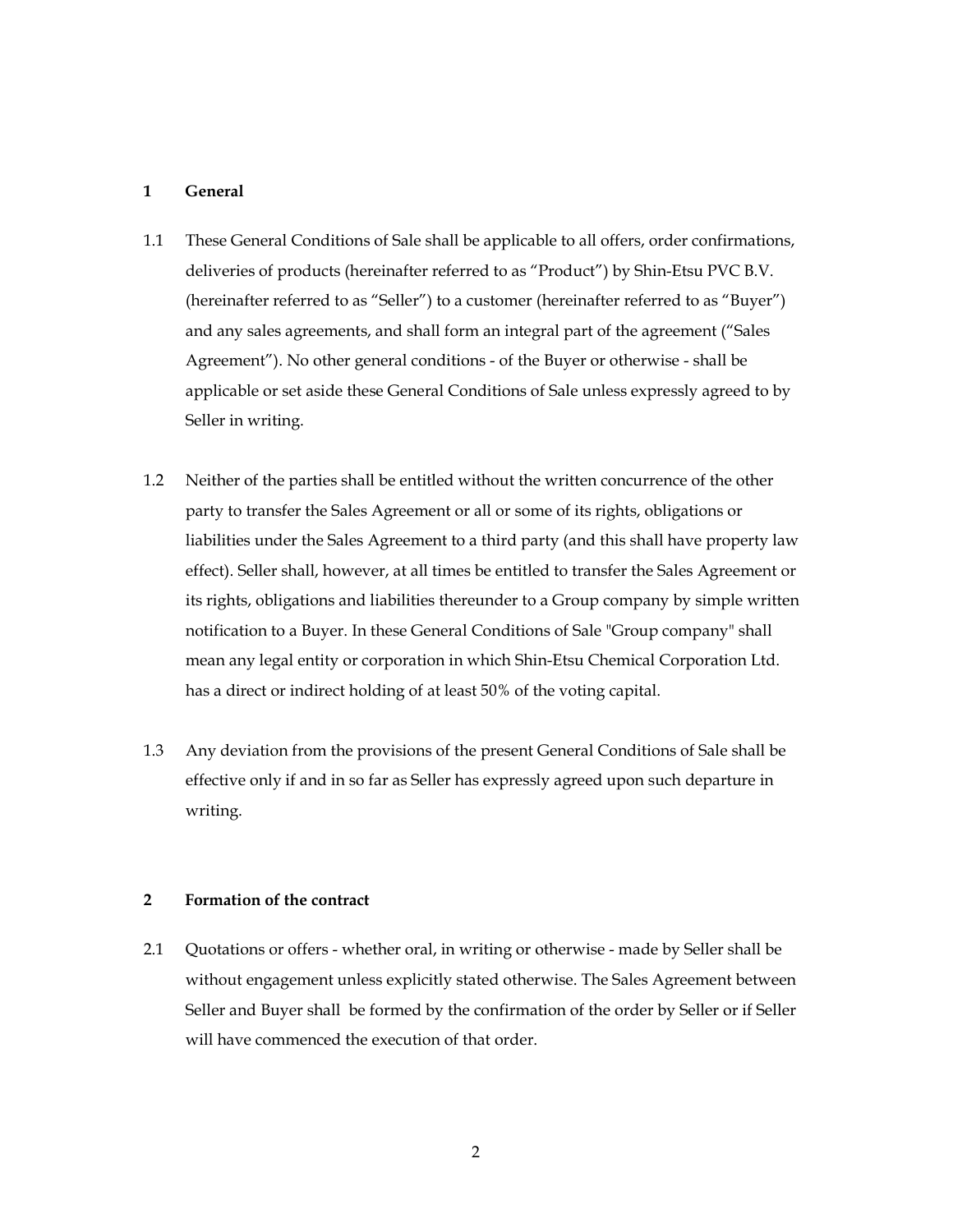- 2.2 Seller is allowed to accept and reject orders of Buyer at its sole discretion. Buyer will be entitled to cancel an order only after receiving written consent from Seller, which consent may be made subject to conditions as deemed appropriate by Seller.
- 2.3 Any and all images and specifications of Products in catalogues, price lists, advertisements, etc. must be deemed to be representations by approximation only, unless Seller has explicitly indicated the contrary in writing with regard to a specific delivery.

## 3 Delivery

- 3.1 Deliveries of Product will be made only at the agreed supply point. Conditions of delivery will be interpreted on the basis of the Incoterms, latest published by the International Chamber of Commerce, as at the date of the Sales Agreement. Title to the Product shall pass to Buyer in accordance with Article 4 below.
- 3.2 Buyer is obliged to accept delivery of the Products upon Seller's first request thereto. If Buyer fails to accept delivery, it will be liable for all costs and damages resulting therefrom, including but not limited to the costs of storing and re-delivering the Products.
- 3.3 If the Sales Agreement provides for more than one delivery/offtake, the deliveries/offtakes shall, unless otherwise agreed, be effected at regular intervals over the contract period. If Buyer requests a reduction in the agreed quantity and Seller agrees to such reduction (without having any obligation to do so), thereafter Seller's supply obligation hereunder may not exceed the monthly average of the purchases of Product by Buyer from Seller during the immediate preceding three (3) month period. If Buyer takes a quantity of Product, during any period for which an offtake obligation exists, that is smaller than Buyer's obligatory offtake for that period, Seller shall not be obliged, without prejudice to its right to demand fulfilment and/or damages, to deliver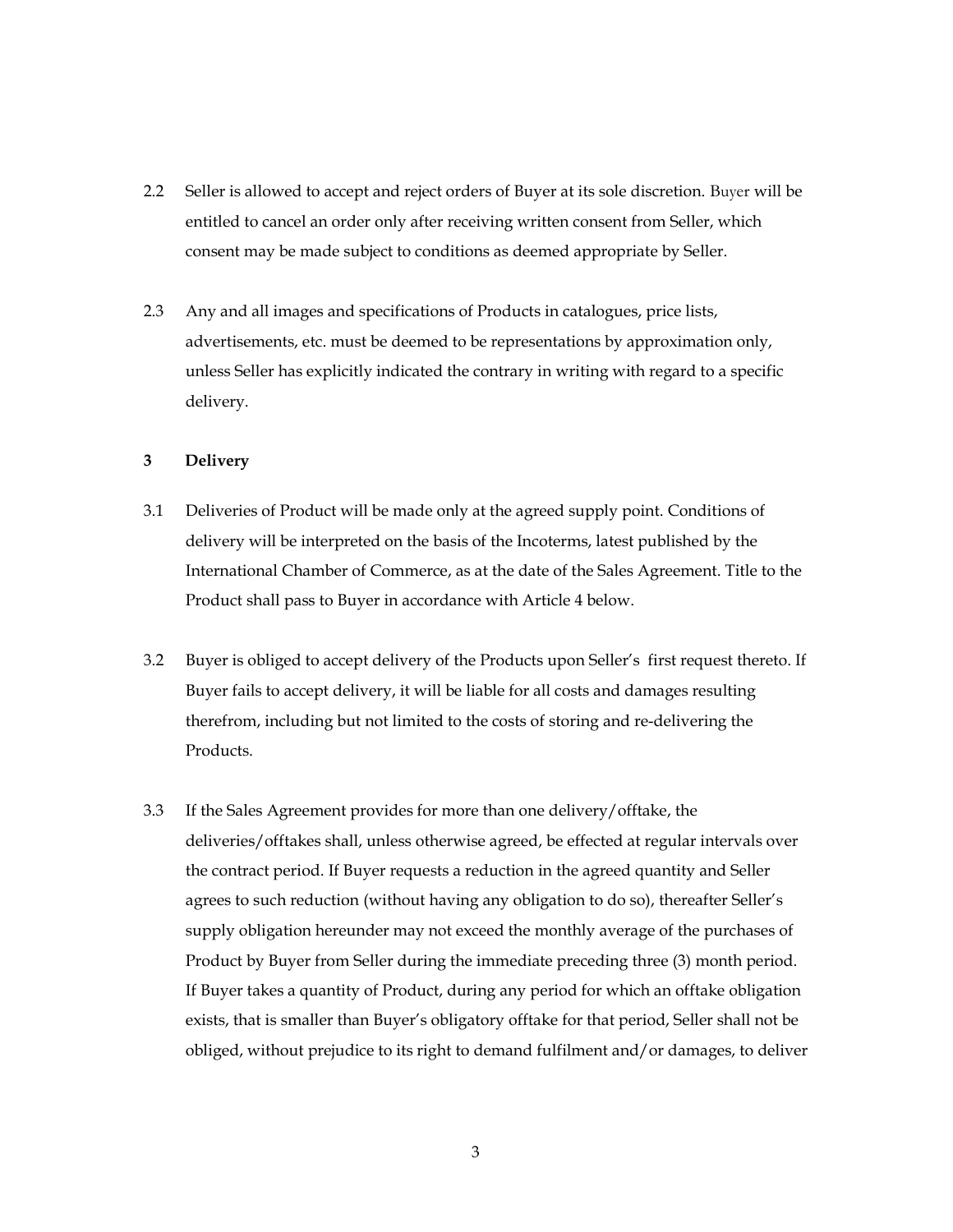the offtake shortfall after elapse of that period. If Seller fails to deliver quantities of Product agreed for any period, Buyer shall not be obliged to take these quantities afterwards either.

- 3.4 The quantities stated in shipping documents such as weight certificates, bill of lading and freight receipts shall be deemed correct unless proven to be incorrect. Weighing and measurements in accordance with Seller's usual methods are decisive.
- 3.5 Package material may be charged to Buyer supplementary and unless agreed otherwise will not be taken back. Should Seller, however, be obliged by law or any regulations to take packaging back, any costs related to taking back or processing packaging will be borne by Buyer.
- 3.6 Seller reserves the right to refuse to deliver any Products into Buyer's nominated silo or room, including but not limited to vessels, vehicles and containers, or equipment which Seller in its sole judgement determines are unsuitable and Buyer shall reimburse Seller any damage resulting from such refusal. For the purpose of these General Conditions "Equipment" means any demountable container, tank, bulk liquid or powder bag or any other receptacle for containing and transporting the Product. Buyer confirms and represents that the means of transport it nominates and the crew thereof are qualified in all respects to transport the Product safely to the destination and satisfy the requirements that, taking also into account the nature of the Product, are imposed or may be reasonably expected by the competent government agencies or, in addition, by Seller. Without prejudice to Buyer's responsibility in this respect, Seller shall be entitled to reject a nomination or the loading of a nominated means of transport if in its sole judgement, those requirements have not been fulfilled, even if that nomination had previously been accepted by Seller. Seller shall not be liable for any damage resulting from delivery of Product into an unsuitable room or equipment or from unsuitable means of transport nominated by Buyer and Buyer shall indemnify Seller against any third party claims with respect to such damage.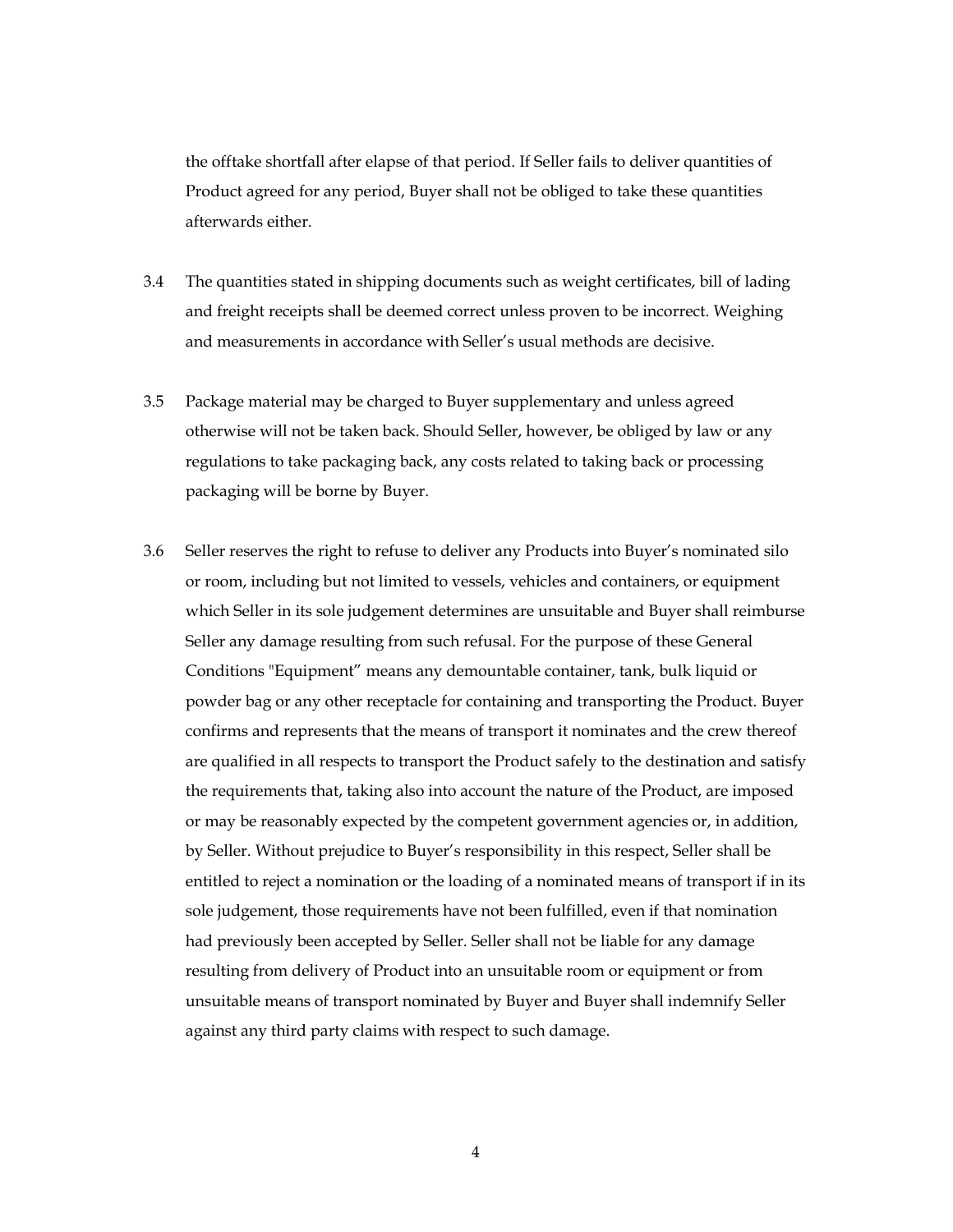3.7 Buyer confirms and represents that the means of transport nominated by it or by Seller can be loaded or discharged respectively within the agreed or - failing such arrangement - usual loading or discharge time for modern means of transport and loading/discharge installations and shall make good the damage suffered by Seller as a result of a circumstance attributable to or for the risk of Buyer that prevents loading or discharge from being effected within that time.

#### 4 Transfer of Title

- 4.1 Seller will retain title to all Products delivered and to be delivered to Buyer until full payment of all purchase amounts has been received, as well as any amounts owed by Buyer pertaining to work performed by Seller in connection with such Sales Agreements and any claims pursuant to any failure in the performance of such Sales Agreements on the part of Buyer. If a bill of lading or comparable cargo document is taken out, Buyer shall be deemed to hold same for Seller until payment has been made as referred to above. If Buyer fails in the performance of any obligation vis-à-vis Seller, or in the event that Seller has good reason to fear that Buyer will fail in the performance of its obligations, Seller shall have the right to repossess the Products, without any prior notice being required. Buyer will cooperate accordingly. Buyer will bear the costs of recovery, without prejudice to Seller's right to further damages. Buyer shall at Seller's first request issue a statement in writing representing that Buyer holds for Seller the Product for which no payment as referred to above has been received.
- 4.2 Buyer will be obliged to store the Products delivered under retention of title with due care, ensuring that they are recognizable as the property of Seller. In addition, it will be obliged to insure such Products against, inter alia, fire and water damage and theft. Buyer will pledge to Seller any claims it has pursuant to such insurance policies upon Seller's first request, as additional security with respect to Seller's claims against Buyer.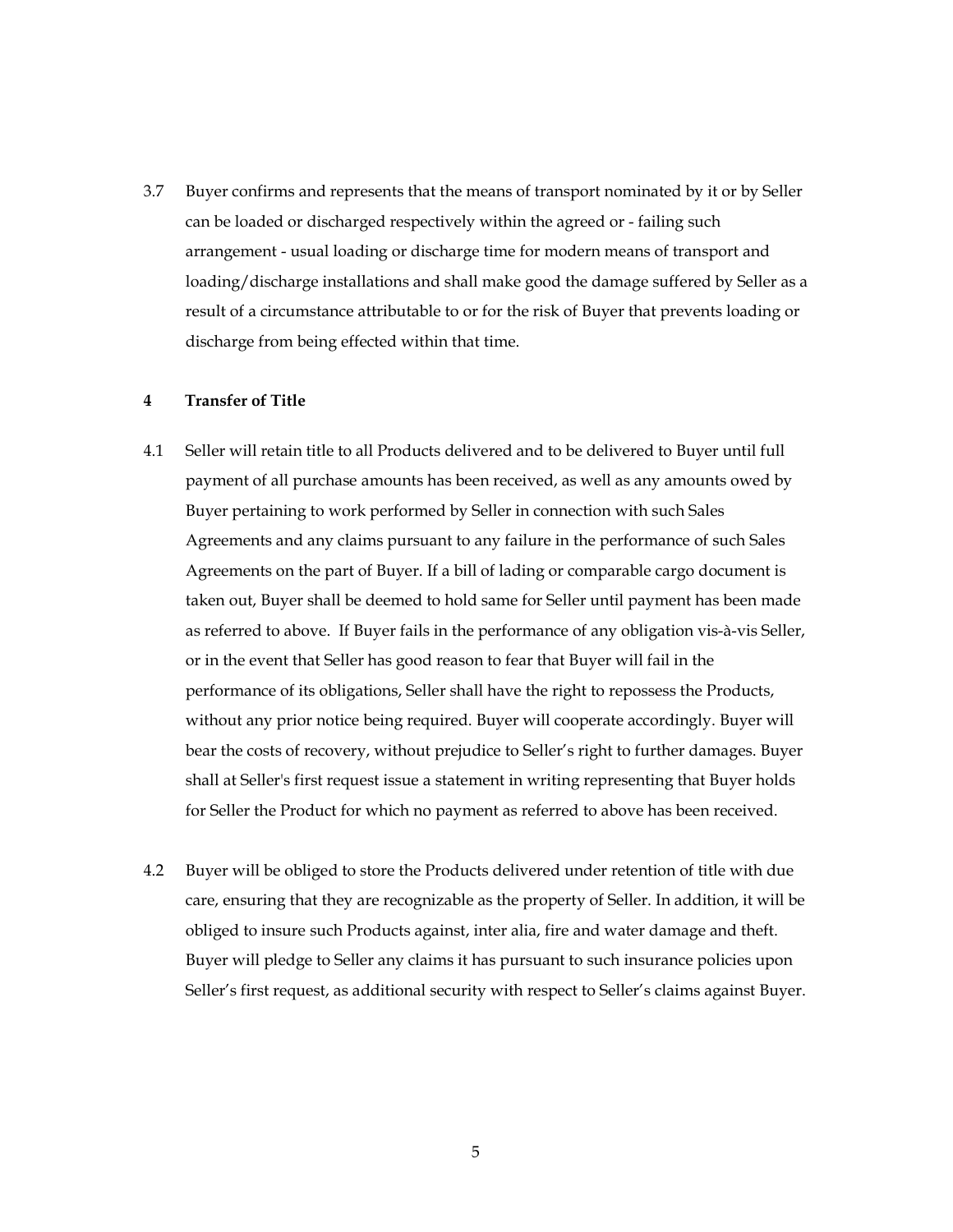- 4.3 Notwithstanding Section 4.1, Buyer shall be entitled to use the Product in the normal course of the business before the purchase price has been paid in full already.
- 4.4 The risk of loss of or damage to the Product shall be transferred to Buyer on delivery in accordance with the agreed delivery term of Section 3.1.

#### 5 Price

- 5.1 The purchase price is based on the exchange rate, duties, taxes, freight storage and insurance charges applicable at the time of the formation of the Sales Agreement. In case of any change in the applicable rates, duties, taxes or charges (including but not limited to any tax or other levies on raw materials) after the formation of the Sales Agreement, but prior to the agreed date of delivery, Seller shall have the right to adjust the price accordingly.
- 5.2 Unless otherwise agreed, all prices shall be exclusive of taxes and other levies. Payment of taxes and other levies due shall be effected simultaneously with the payment of the purchase price.
- 5.3 If the supply qualifies as an intra-community transaction as defined in Article 138 of Directive 2006/112, Buyer will notify Seller, in writing and before the supply takes place which VAT number he will use for each transaction and, in case transport is not arranged by or on behalf of Seller, that the Products or other goods will be transported by him or on his behalf to another EC Member State. If, in the above described situation Seller has sufficient confidence that it will receive the evidence requested in time, and, therefore, invoices Buyer with 0% VAT, Buyer shall provide Seller as soon as possible with documents proving that the Products or other goods have been transported to another EC Member State. Buyer is liable for any VAT and fines due by Seller, if Seller does not receive the documents mentioned in time. If the VAT number cannot be verified with fiscal authorities in due time, or if fiscal authorities cannot validate the number at verification, the supply will be deemed to be a national supply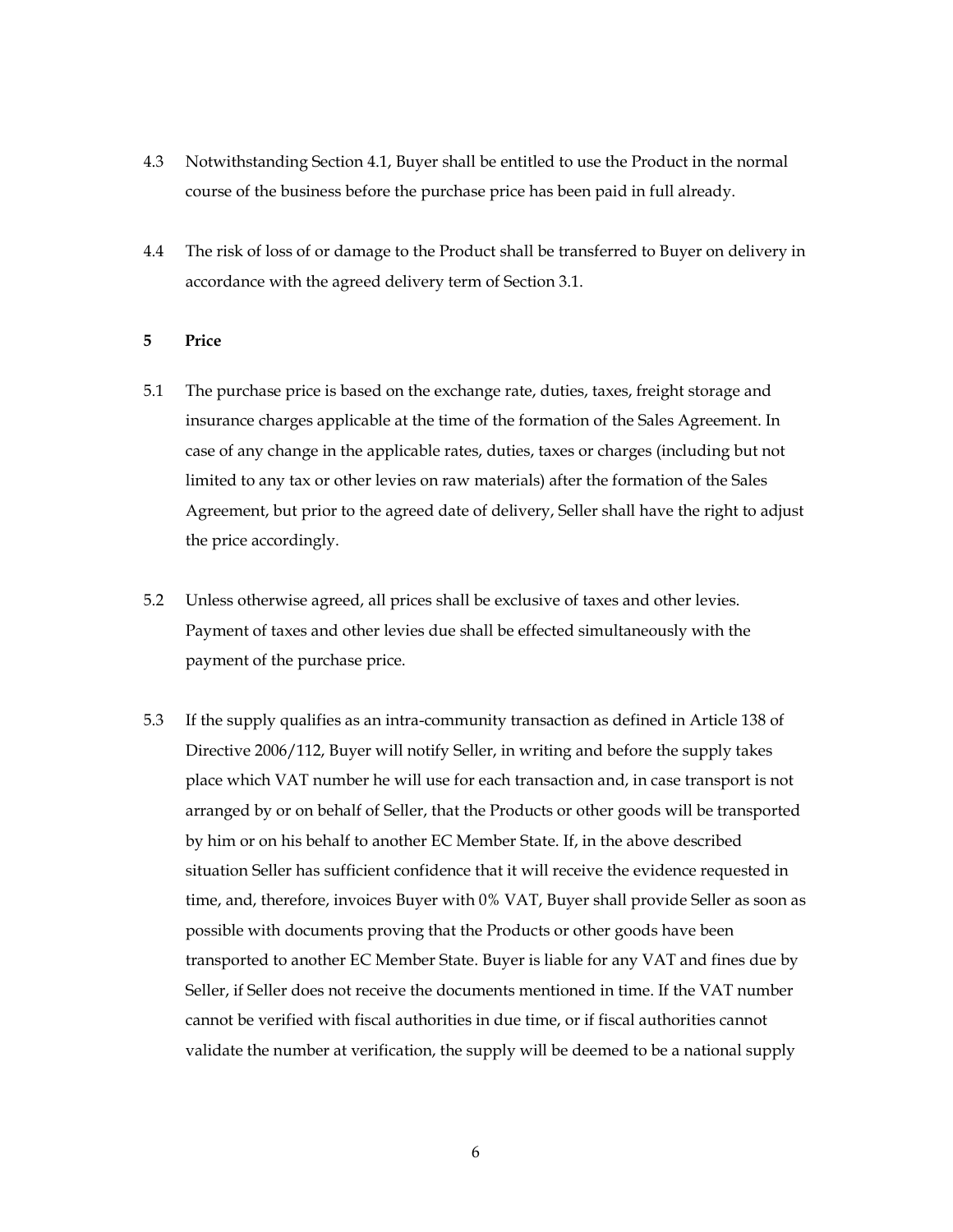and VAT will be levied accordingly. In case Products or other goods are transported by or on behalf of Seller and fiscal authorities do not accept the proof that the Products or other goods have been transported to another EC Member State, Buyer will do his utmost to provide Seller with additional information and to assist Seller in having the proof accepted.

#### 6 Payment

- 6.1 The purchase price shall be paid to the bank account of Seller in accordance with the payment terms stated on the invoice, without offsetting of debts or deduction of discount, in the currency and manner agreed. If payment is not made by the due time, Buyer shall owe Seller the statutory interest on the unpaid amount over the period that payment is overdue without any summons or notice of default being required, without prejudice to Seller's right to claim fulfilment and/or full damages and/or dissolution of the Sales Agreement and without prejudice to the provisions of Article 6.2. All costs of payment provision of security therefor or recovery thereof shall be for Buyer's account.
- 6.2 In the event of untimely payment, Seller will be entitled to compensation of all extrajudicial costs, including but not limited to costs involved in sending reminders, one or more notices of default or demand notices, which extra-judicial costs will amount to at least fifteen percent (15%) of the total amount payable, subject to a minimum of EUR 500.
- 6.3 If, in Seller's judgement, there are grounds for fearing that Buyer will not fulfil its obligations vis-à-vis Seller, Seller shall be entitled - irrespective of what has been agreed about payments and the provision of a security - to demand payment in advance or (additional) security and to suspend delivery until payment or adequate security has been received. If Buyer fails to fulfil all or some of its obligations or fails to do so on time or omits to provide adequate security for the same, Seller shall be entitled to terminate the Sales Agreement without judicial intervention, and without

7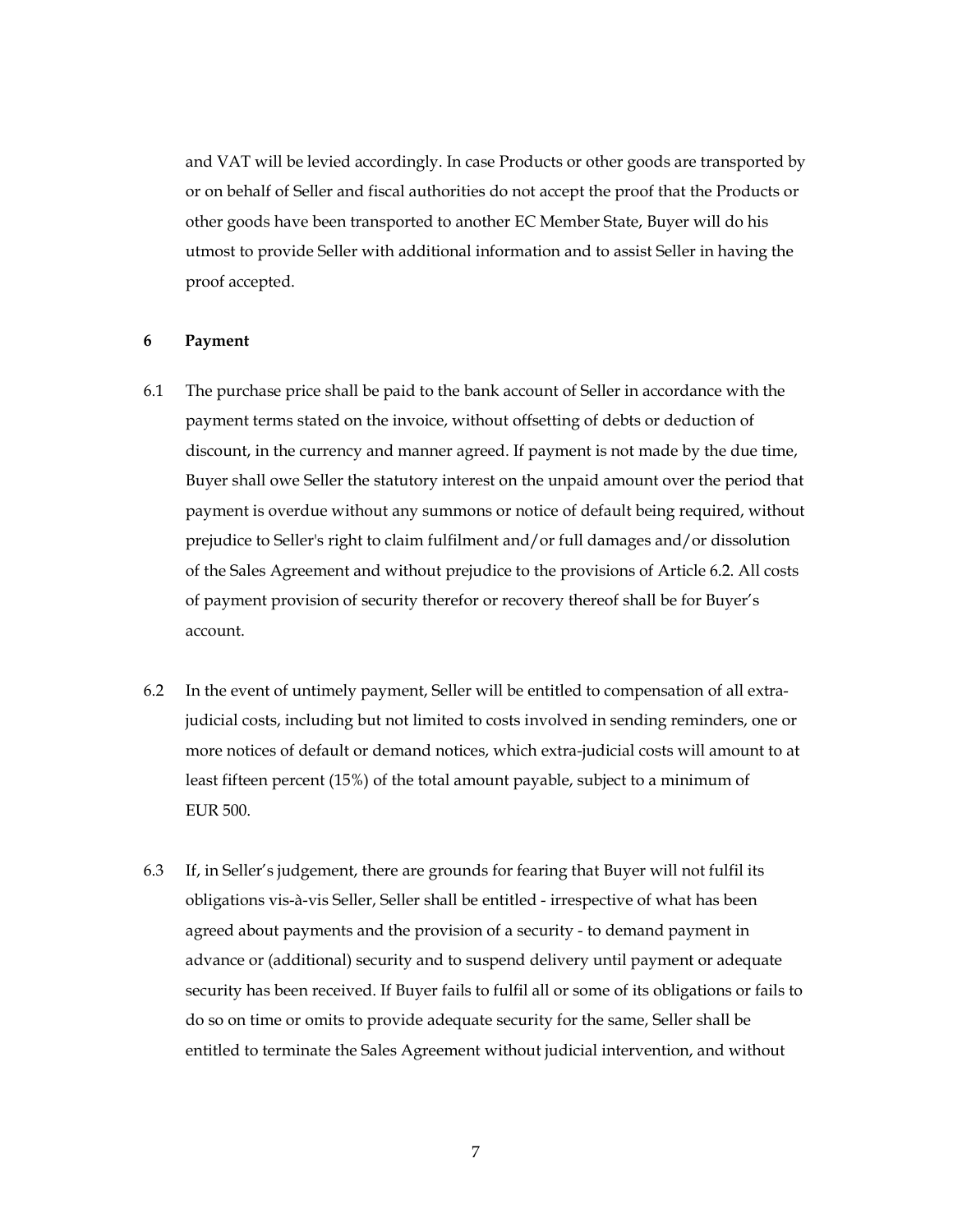any warning or summons being required, by written notice with immediate effect or with effect from a date stated therein, without prejudice to Seller's right to claim fulfilment and/or damages.

6.4 In the event that Seller is successful in legal proceedings against Buyer, Buyer will be obliged to compensate all costs incurred by Seller in connection with such proceedings, even to the extent that such costs exceed the cost award made by the court. Seller may invoke this clause irrespective of whether Buyer has appealed against the relevant judgment at the court of appeal or the Supreme Court.

## 7 Warranty, Complaints and Inspection

- 7.1 Seller warrants, subject to the terms and conditions of these General Conditions of Sale, that the Products will comply with the contractual specifications, within the customary tolerances accepted in the industrial field of Seller. Buyer will not be entitled to any claim if the defect results from any normal wear and tear, incorrect operation, installation, storage, maintenance or from transport, misuse or improper handling by Buyer or any other event that must be attributed to the Buyer.
- 7.2 The Products delivered must be checked by or for Buyer upon delivery with respect to numbers and visible defects (e.g. through analysis) and any shortages or visible defects must be reported to Seller immediately after delivery. Buyer must report defects not visible upon delivery within 48 hours of their discovery, though in any event within 48 hours after the time that Buyer should reasonably have discovered them. Buyer will not be entitled to any claim if the defect results from any incorrect operation, installation, storage, maintenance or from transport or any other event that must be attributed to Buyer.
- 7.3 Buyer shall perform the inspection or have the inspection performed with due care, upon receipt of the Products. Buyer will bear the risk for inspecting the Products by means of random checks and may not rely on the fact that it did not observe a defect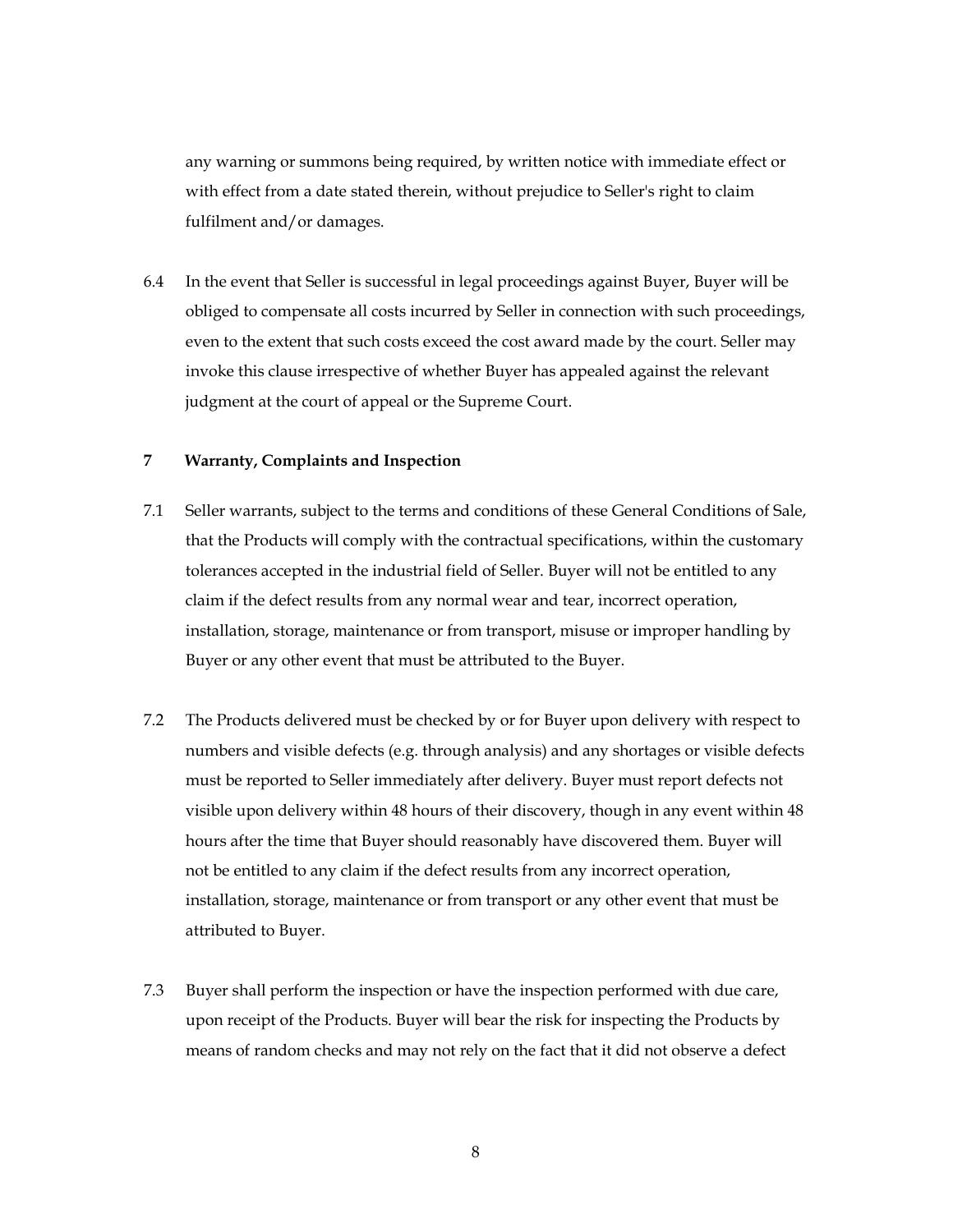that was visible and could have been discovered upon delivery because it - or a third party engaged by it - did not inspect the entire shipment.

- 7.4 In the event of a complaint on good grounds, Seller will only be obliged to be decided at the Seller's discretion - to repair the defect, to replace the relevant Product or to credit or refund the amount charged in connection with the defective Product in whole or in part, according to its own reasonable judgment and to the exclusion of any other rights or remedies of Buyer by law.
- 7.5 Any and all claims for payment of an amount of money and/or repair of the relevant Product and/or replacement of the Product and/or supply of any missing part, on whatever basis, as well as any right to dissolve the Sales Agreement will lapse at the earliest of the following times: a) upon late reporting pursuant to Clause 7.1 or b) 12 months after the delivery date.
- 7.6 For completeness' sake, this warranty and the warranty obligations set forth therein constitute Buyer's sole remedy and Seller's sole obligation with respect to any defective and/or non-conforming Product or breach of warranty and is subject to and without prejudice to Article 7.2 and Article 8.1 of these Conditions..

#### 8 Liability

- 8.1 Seller's total aggregate liability, on any basis whatsoever, with respect to any offer, order, offer, confirmation, Sales Agreement, these General Conditions of Sale or the Products will be restricted to the provisions laid down in Article 7.4.
- 8.2 Except as provided in Clause 7.1, no warranty is given and no representation is made by Seller, whether express or implied, as to the usefulness, sufficiency, merchantability or fitness for any purpose whatsoever of the Product supplied, unless explicitly given or made in writing. The correctness of information provided by Seller regarding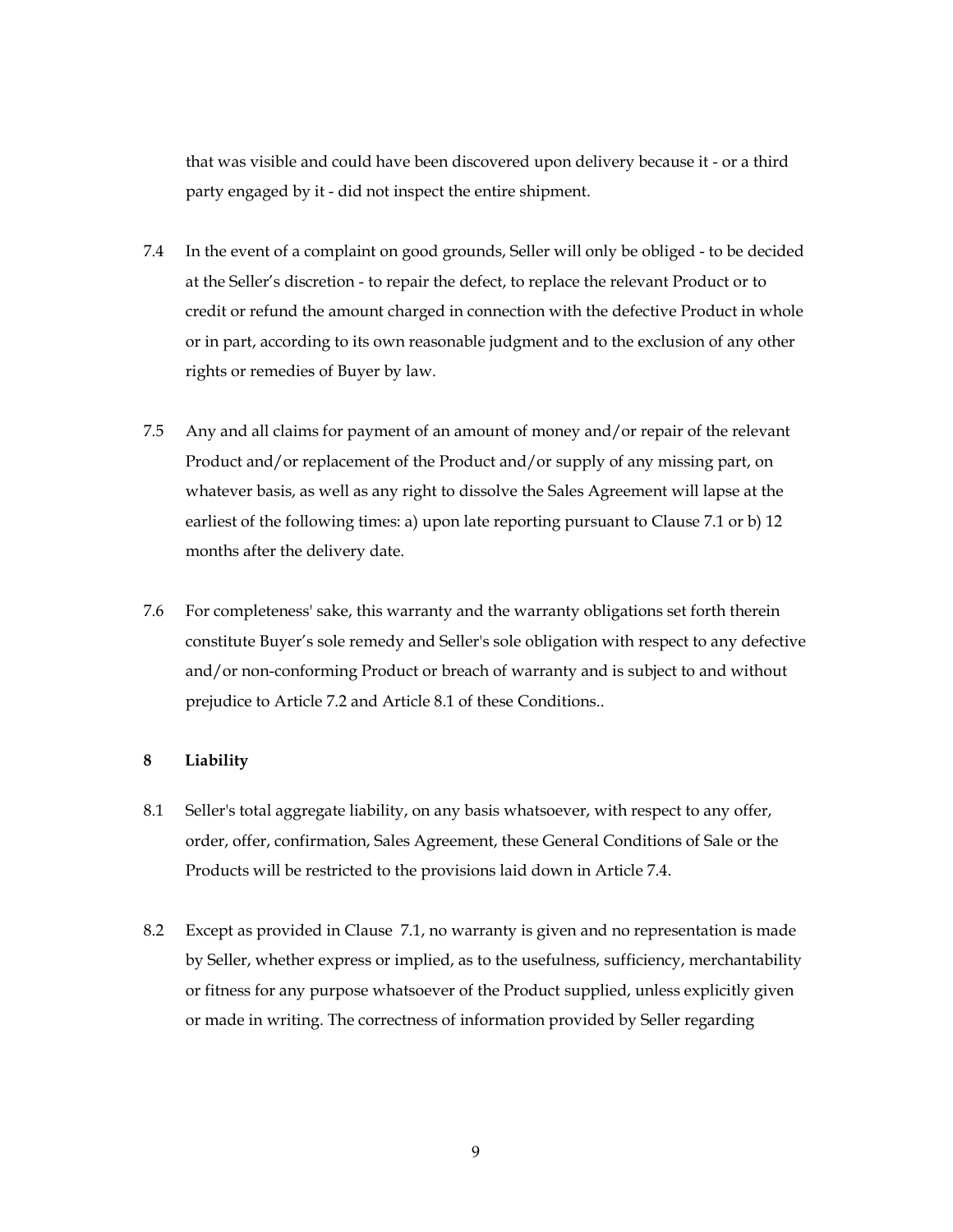quality, composition or possible applications of the Products is warranted only if such warranty is explicitly stated in the Sales Agreement.

- 8.3 In no event shall Seller's liability exceed the net sale price of the relevant delivery. In no event shall Seller's liability include indirect or consequential damages (including but not limited to lost profits, loss of data, missed savings or forfeited penalties). Seller's liability on account of improper fulfilment shall lapse if the Product is utilised or processed. Seller accepts no liability whatsoever for any incorrectness in any information and advice regarding possible uses of the Product. Buyer shall indemnify and hold Seller harmless from claims resulting from the use of the Product in manufacturing processes, or in combination with other substances, or otherwise. Buyer represents to Seller that it has used its own independent skill and expertise in connection with the selection and use of the Product and that it possesses skill and expertise in handling, storage, transportation, treatment, use and disposal of the Product. Limitations or exclusions of liability are also irrevocably imposed and accepted for those who are engaged by Seller in the execution of the Agreement.
- 8.4 Buyer shall compensate and indemnify Seller against any claims by third parties and all resulting costs in connection with any Products or goods sold to Buyer by Seller.
- 8.5 Nothing in these General Conditions of Sale shall exclude or limit Seller's liability in the event that the damage is the consequence of gross negligence or willful misconduct by Seller's executive management.

## 9 Force Majeure

9.1 Neither of the parties shall be deemed to be in default under the Sales Agreement and no liability shall result from non-fulfilment, untimely fulfilment or improper fulfilment of its obligations if, in so far as and as long as fulfilment has been partly or in full, temporarily or continuously delayed or prevented by force majeure.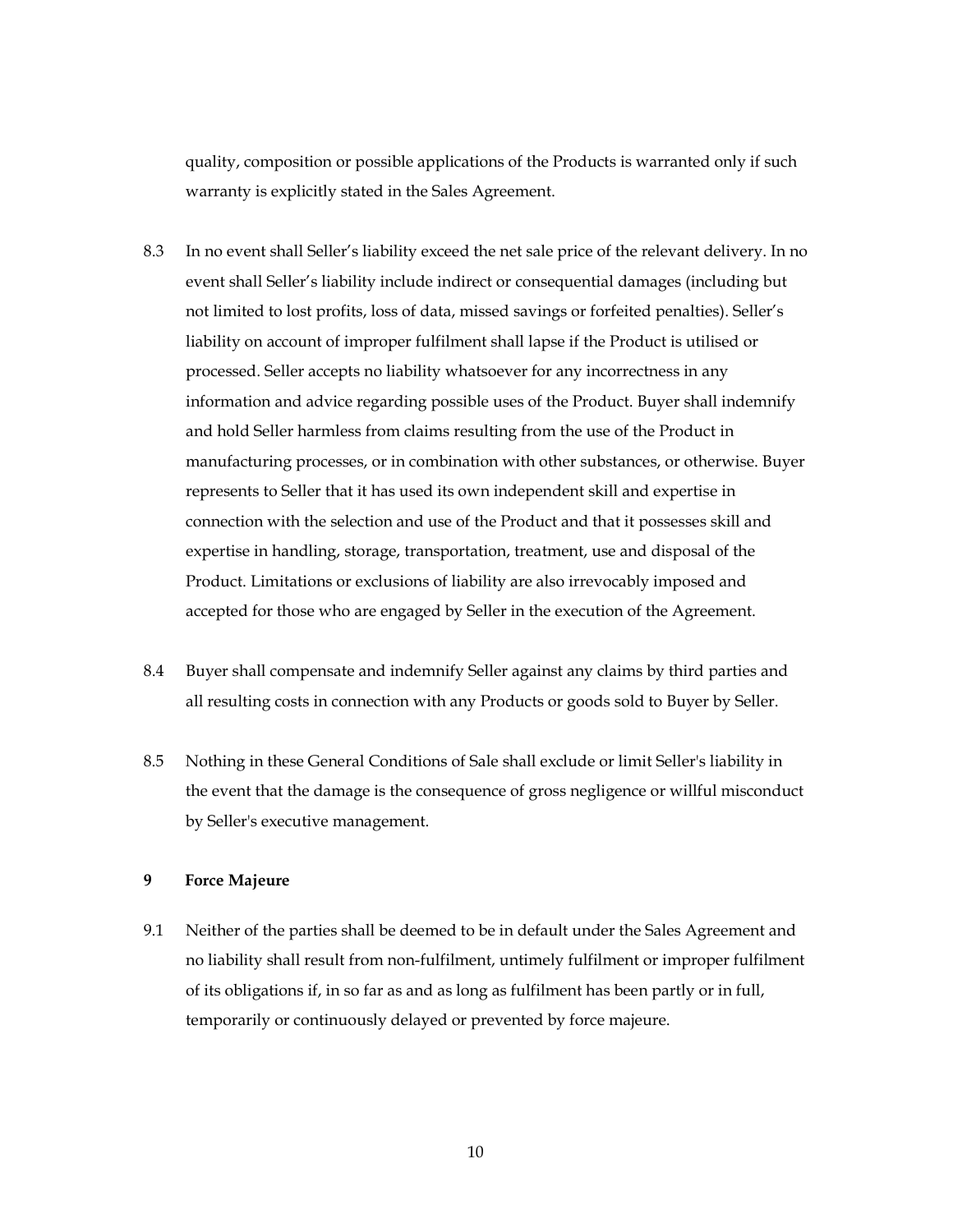In these conditions force majeure will mean a non-attributable failure, which failure is not attributable under law, legal act or common opinion. This force majeure shall include, but not limited to:

- Acts of God, war, riot, fire, explosion, or mechanical breakdown;
- Regulations of a government agency, of a port, local or other authority or any body or person indicating that it/he is such an agency or authority or is acting on its behalf;
- Hindrances, restrictions or obstructions in respect of the extraction, production, supply (including extension of supply lines) and/or importation of raw and auxiliary materials for the Product and/or in respect of the manufacturing of the Product and/or the transportation thereof to the place of delivery (including non-performance by supply companies);
- Circumstances which have not been anticipated by Seller or cannot reasonably be expected to have been anticipated by Seller and which are of such interest that Seller, would such circumstances be known to him, would not or not on the same conditions have entered into the Agreement;
- Strikes, threat of strike action or other labour conflicts.
- 9.2 The obligation to make prompt payment of a sum of money or the provision of security therefor can in no case be averted by a claim of force majeure.
- 9.3 The party whose obligations cannot be completely fulfilled as a result of force majeure shall inform the other party as quickly as possible about the occurrence of the facts and circumstances creating that force majeure, indicating to what extent it can continue the deliveries or offtakes, as the case may be.
- 9.4 If due to an event of Force Majeure the Product available is insufficient for supplying all off-takers, Seller shall be entitled to distribute the Product available amongst its regular offtakers in a manner fairly determined by Seller. Buyer shall be free to purchase quantities not delivered by Seller from other suppliers.